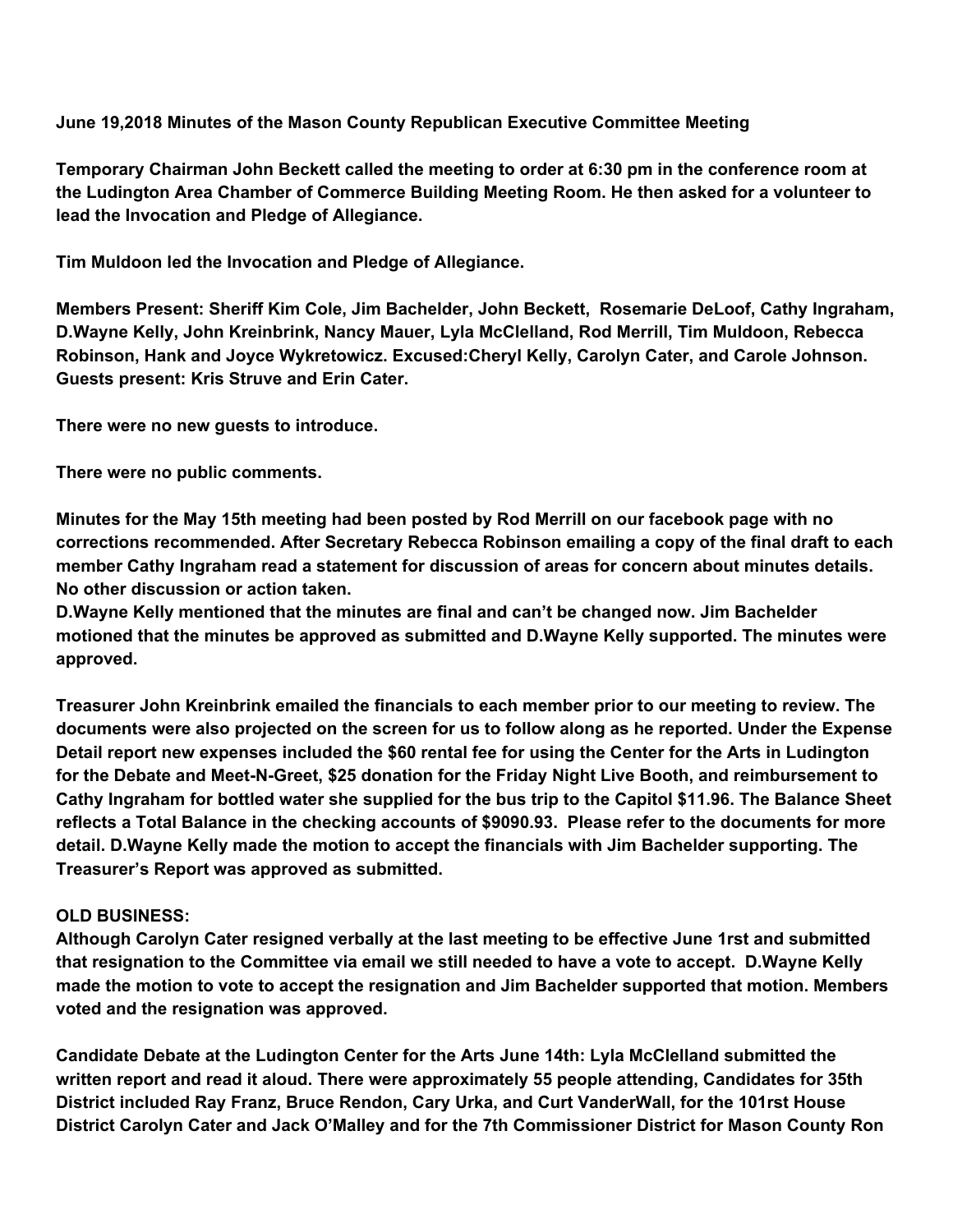**Bacon and John Schulke participated. Pastor Brad Chandonnet moderated. Total expenses for the event totaled \$\$141.13.**

**Parade/Candy Committee: Cathy Ingraham had agreed to purchase \$300 candy from Sam's Club and** she did that. She has the candy at her home and is willing to house the trailer again at her home to be decorated. That will need to be delivered the weekend prior to the parade to have time for volunteers to **decorate. John Kreinbrink agreed to chair this committee and help with decorating. Charlie Robinson** will deliver the trailer and Hank Wykretowicz will use his truck to pull it in the parade. A sign up sheet **has gone around for people to volunteer for this event. Cathy Ingraham also had purchased t-shirts for** us and those can be picked up from her. Please wear them the 4rth as we walk and ride on the float. We haven't yet paid for our entrance fee and there will be a late fee attached at this date. D. Wayne Kelly made the motion that we pay the fee to enter the parade with extra late fee attached asap and Joyce **Wykretowicz supported that motion. We voted to pay to enter the parade event.**

**By-Laws Committee: Hank Wykretowicz will call a meeting of committee members to look over the** By-Laws to edit and then we can decide at our next meeting what is needed to approve the revisions.

**Friday Night Live Report: Lyla McClelland reported that we have already paid the \$25 donation fee for** our booth location and there is a sign up sheet being passed around for people to volunteer for each **date. Specifics can be communicated through emails and texts for those participating.**

## **NEW BUSINESS:**

**For the upcoming Meet-N-Greet event Lyla McClelland has sent emails to each candidate except those** to be chosen at Primaries. We need to order food from the caterers. Lyla can do the ordering she just needs us to agree on a price. Hank Wykretowicz made the motion to spend not more than \$350 for the **food and Jim Bachelder supported. The motion was approved.**

**Canopy: Lyla McClelland has a \$200 quote from Colleen who did our other work in past. She can** provide the lettering for the banner. Hank Wykretowicz made the motion to get that work done and Jim **Bachelder supported. The motion passed for Lyla to order the banner from Colleen Barber.**

Fair Booth: Lyla MCclelland reports that we are late in paying for the fair booth and it will cost \$90 with the late fee to rent now. D. Wayne Kelly made the motion to pay the late fee and rent for the booth and **Jim Bachelder supported. We voted to pass that motion and participate in the fair this year.**

**Call for Motion for new Chair through the end of 2018:Hank Wykretowicz nominated Rosemarie DeLoof and Rose accepted the nomination. There were no other nominations. John Beckett then closed the nominations and D.Wayne Kelly made the motion to vote for Rose DeLoof to become the Chairwoman. Hank Wykretowicz supported and we voted to place Rose in the Chair position until the end of 2018 when new election can take place.**

D. Wayne Kelly made the motion to adjourn and we all agreed to give time for Sheriff Kim Cole to speak. **The meeting was adjourned.**